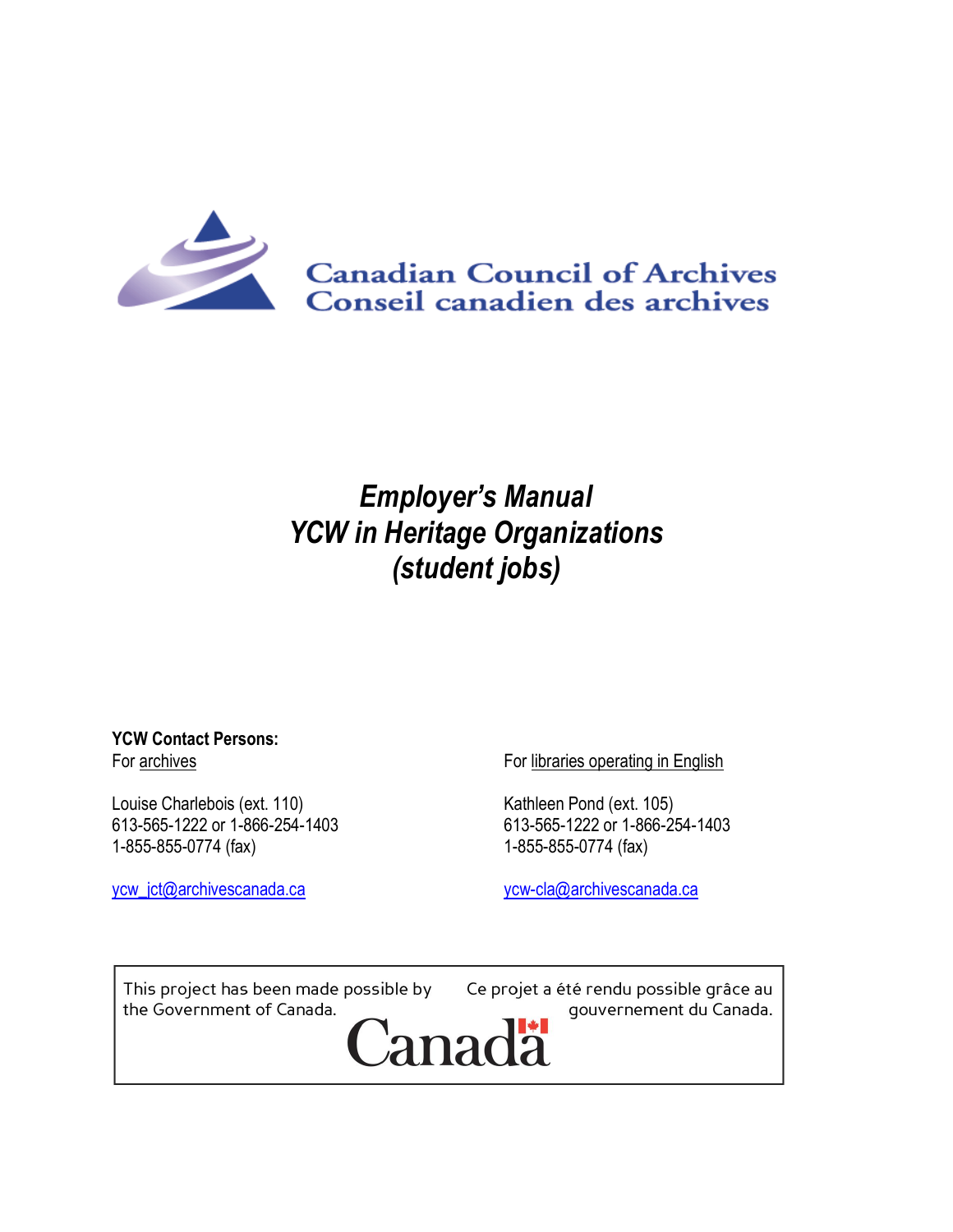## **Table of Contents**

| $\mathbf{L}$   |  |
|----------------|--|
| $\mathbb{I}$ . |  |
| III.           |  |
| IV.            |  |
| $V_{\cdot}$    |  |
| VI.            |  |
| VII.           |  |
| VIII.          |  |
| IX.            |  |
| $X_{\cdot}$    |  |
| XI.            |  |
| XII.           |  |
| XIII.          |  |

*The information in this document relates to the Canadian Council of Archives and its delivery of the Young Canada Works (YCW) in Heritage Organizations program to archival institutions and libraries (operating in English).*

<span id="page-1-0"></span>*Other YCW delivery organizations may have different program requirements.*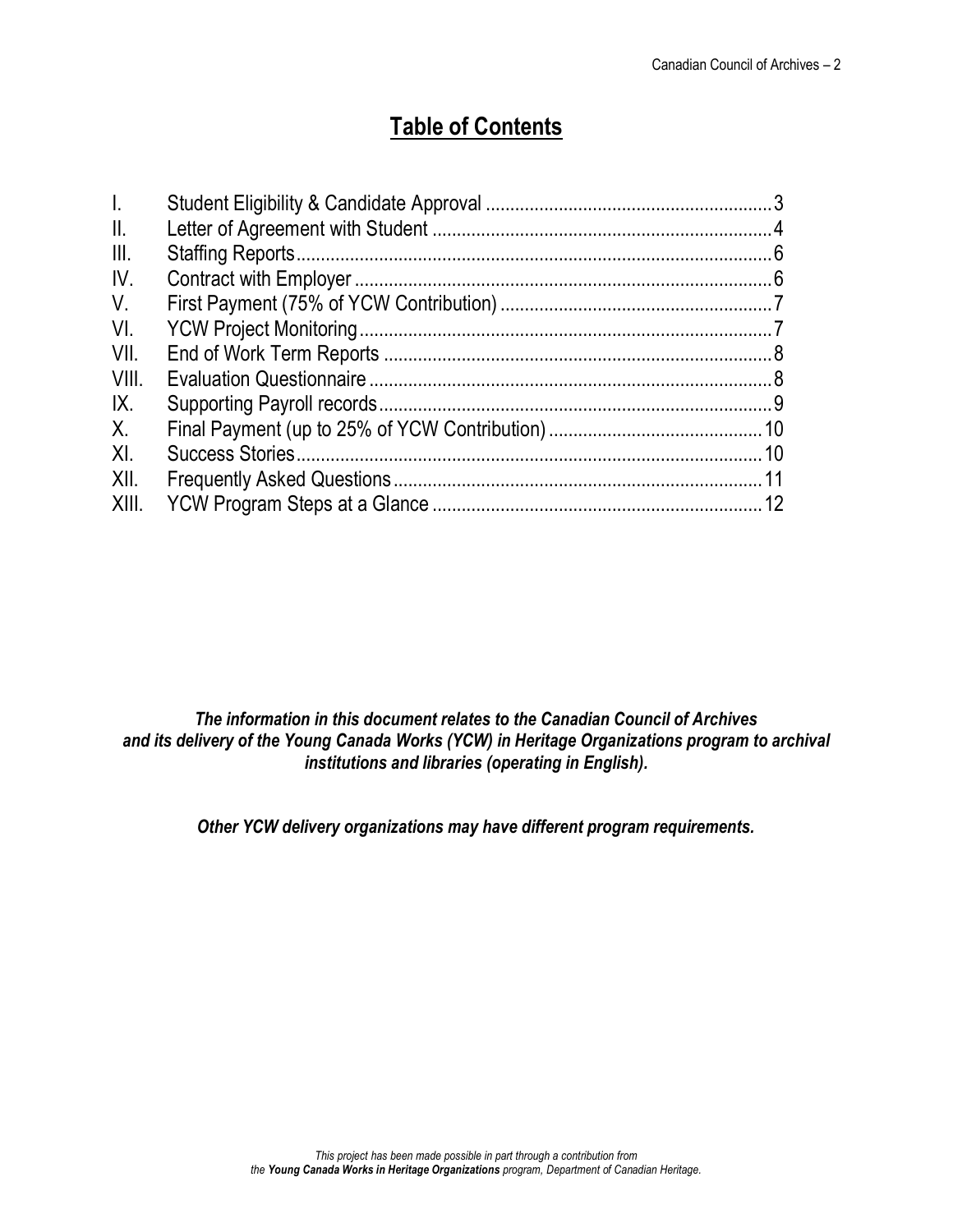## **I. Student Eligibility & Candidate Approval**

All YCW student participants must meet the eligibility criteria as stated in the [Employer Guide](https://www.canada.ca/en/canadian-heritage/services/funding/young-canada-works/employers/employer-guide.html)*,*  which is published by the Department of Canadian Heritage.

The Department of Canadian Heritage requires all YCW candidates be pre-approved by the delivery organization (Canadian Council of Archives, CCA). Please submit Candidate Eligibility forms before the start of your YCW short-term position.

If you receive and accept an offer of funding from CCA, the job poster and the Candidate Eligibility Form will become active in the YCW website. Candidates can now express interest in your position! If you wish to delay the display of your job poster, please contact CCA and we will temporarily hide the poster until you are prepared to begin your hiring campaign.

Before completing the Candidate Eligibility form, your selected YCW candidate must be registered in the YCW program under the "YCW in Heritage Organizations" program for the current program year, 2022-2023. Candidates who have participated in past years must log in and confirm their profile details to maintain an active status.

You must complete the first half of the Candidate Eligibility Form and your candidate must complete the last half of the form via their YCW account. Once both portions are complete, the form will come to CCA for review and approval.

#### Can't find your candidate in the database?

The chosen candidate needs their own YCW account to complete this form. All six steps of their profile must be completed in order to become searchable in the YCW portal. They must mark themselves available for the program "Young Canada Works in Heritage Organizations" and the year selection "2022-2023".

After searching the student and entering their profile, there will be an option to "Select candidate" and "Proceed to the candidate eligibility form" (or something similar). Your candidate will also have their own section of the form to complete once you will have completed your own. Approval of the candidate's eligibility should be done within one business day. Once approved, the Staffing Report becomes available through your YCW dashboard.

CCA strongly encourages that approved employers double-check all candidates' eligibility during the interview process to ensure this step will not cause delay to their YCW file.

**NB:** Employers must hold an open competition to staff any position (please see the Recruiting and Hiring section of the [Employer Guide\)](https://www.canada.ca/en/canadian-heritage/services/funding/young-canada-works/employers/employer-guide.html#a1e1).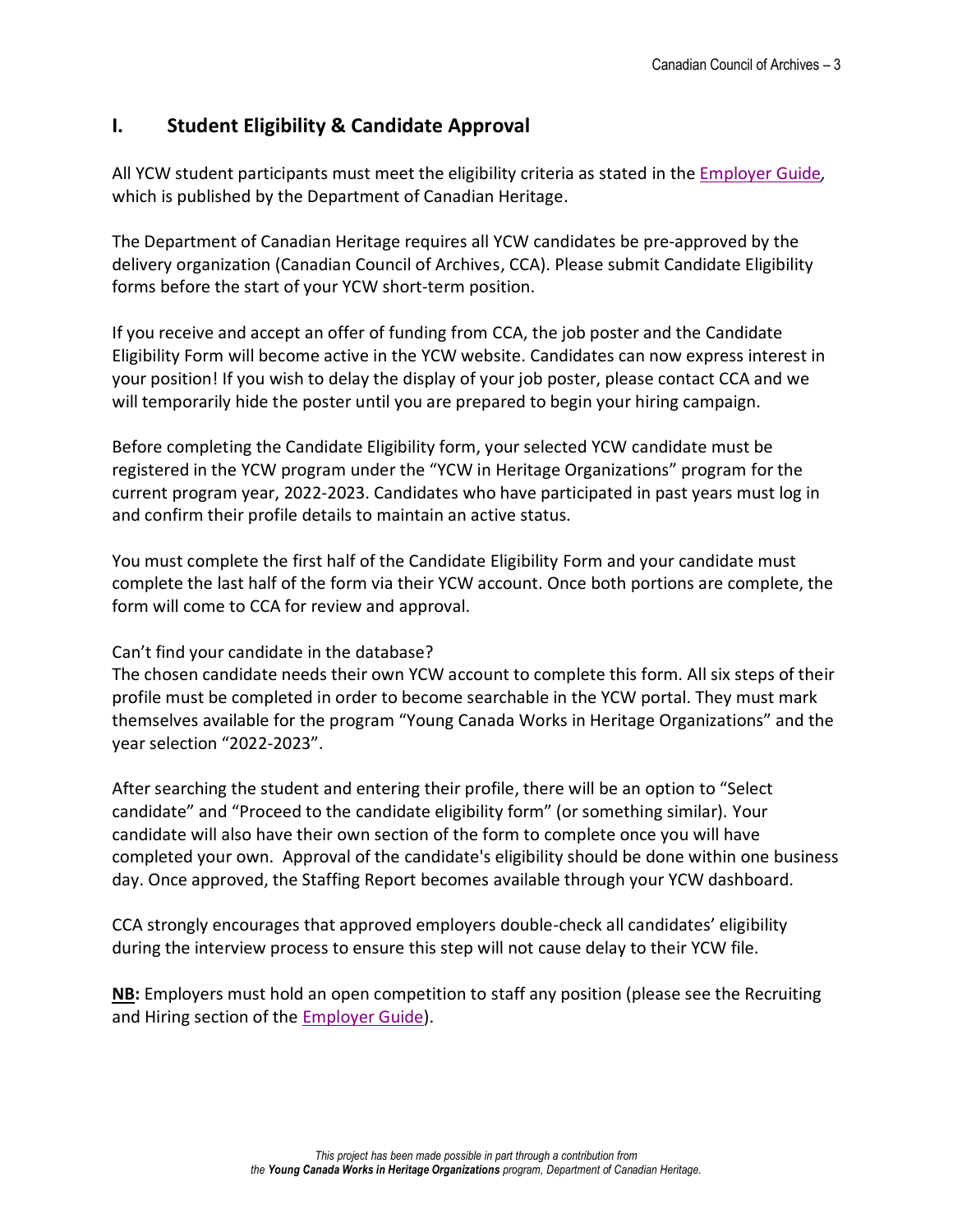The eligibility criteria for a student are as follows:

- be a Canadian citizen or a permanent resident, or have refugee status in Canada; **Note**: Non-Canadian students or graduates holding temporary work visas or awaiting permanent status are not eligible.
- be legally entitled to work in Canada;
- be between 16 and 30 years of age at the start of employment;
- meet the specific eligibility criteria of the program to which you apply;
- be registered in the YCW online candidate inventory;
- be willing to commit to the full duration of the work assignment; and
- not have another full-time job during the YCW work assignment.

Students in an YCW employment program must also:

- have registered as a high school, college, CEGEP or university student (as defined by their educational institution) in the semester preceding the YCW work assignment; and
- intend to return to studies during or after the YCW work assignment.

Additional information requested on the Employer Candidate Eligibility Form are:

- Candidate interview date
- Start date of employment
- End date of employment
- Number of weeks of employment
- Hourly gross wage

An email will be sent by the YCW website to the employer once the CCA has confirmed the eligibility of the candidate.

**If you are unsure whether your candidate meets all YCWHO eligibility criteria as per above, please contact the CCA for clarification before hiring.**

## <span id="page-3-0"></span>**II. Letter of Agreement with Student**

As a YCW employer, you are required to prepare a *Letter of Agreement* between your organization and your student. The *Letter of Agreement* will establish the terms of employment, including start date, end date, pay rate and payment schedule. Both parties must sign the document. Please keep the original for your files and be prepared to send a copy by mail to the CCA (if required for audit purposes).

A YCW student should also be provided with a job description on the first day of employment.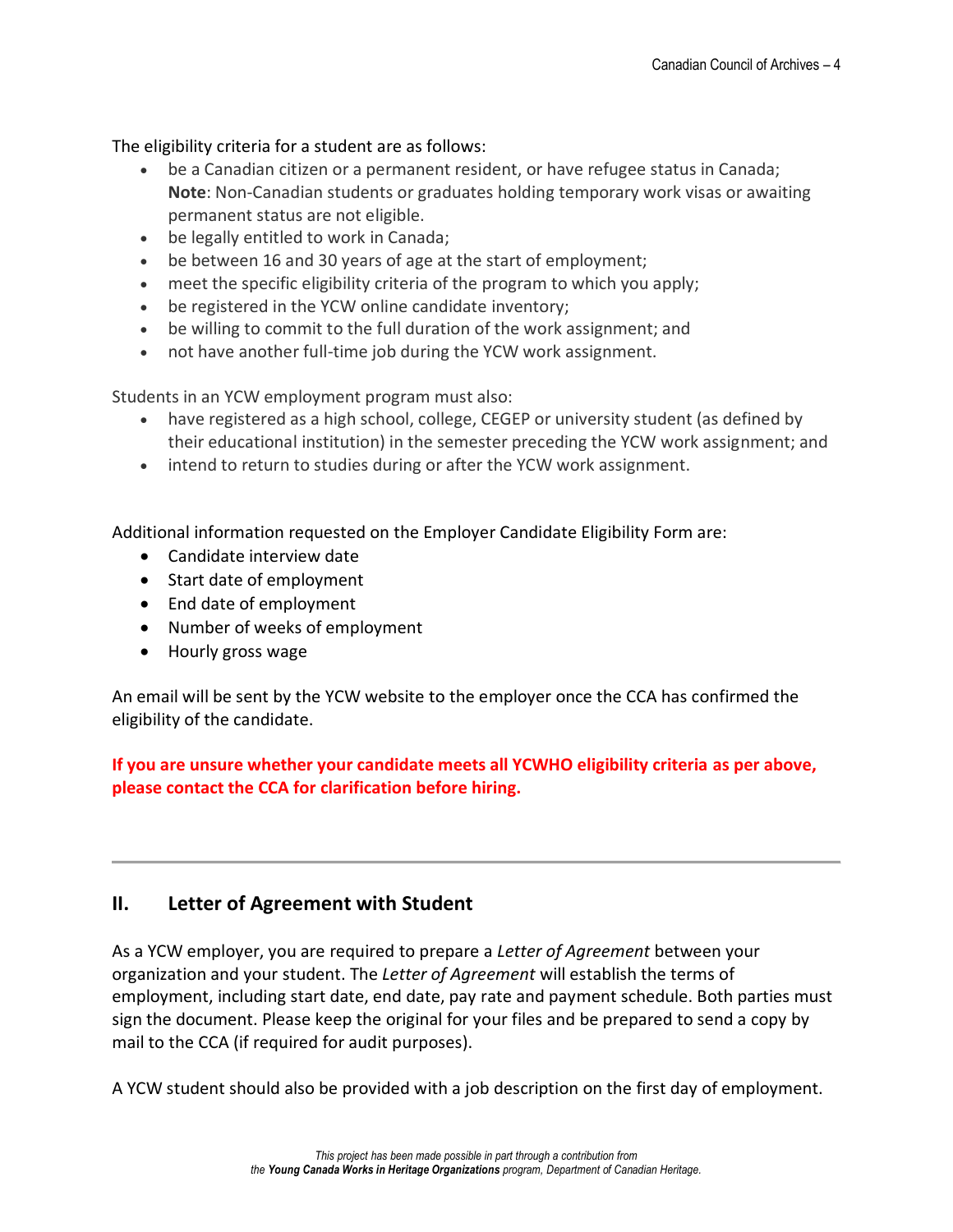Below is an example of a letter of agreement.

| [Date]<br>Name of Employee<br><b>Address</b><br><b>City, Province or Territory</b><br><b>Postal Code</b>                                                                                                                                                                                                                                                                                                                                                                                                                                                                                                                                                                                                                                                               |  |  |
|------------------------------------------------------------------------------------------------------------------------------------------------------------------------------------------------------------------------------------------------------------------------------------------------------------------------------------------------------------------------------------------------------------------------------------------------------------------------------------------------------------------------------------------------------------------------------------------------------------------------------------------------------------------------------------------------------------------------------------------------------------------------|--|--|
| Dear $\_\_\_\_\$ :                                                                                                                                                                                                                                                                                                                                                                                                                                                                                                                                                                                                                                                                                                                                                     |  |  |
| This is to confirm that you have been hired as a [Job Title]. We are pleased to be participating in the Young Canada<br>Works in Heritage Organizations implemented by the Department of Canadian Heritage, and to offer you this<br>opportunity to work in a cultural heritage organization/institution.                                                                                                                                                                                                                                                                                                                                                                                                                                                              |  |  |
| This Agreement will take effect on [start date], and expire on [end date]. Enclosed is a copy of the Position Profile<br>for your information and future reference. You will be working under the supervision of <i>[name of direct supervisor]</i> ,<br>who will explain your position and duties to you in detail once you begin work. $He/she$ will also be responsible for<br>supervising and evaluating your work/performance during the period of your employment with us.                                                                                                                                                                                                                                                                                       |  |  |
| As agreed, we will pay you a gross salary of \$ [hourly wage] an hour, for a normal week of [number of work hours<br>per week] hours. You will be paid on the $[22th]$ and $[22th]$ of each month. Our staff policy manual establishes the<br>general working conditions, such as the normal business hours, statutory holidays, etc; it is available for consultation<br>at any time. A written notice provided at least fifteen days in advance from either party will be sufficient to<br>terminate this agreement. Please note that the Agreement may be terminated in the event that the Young Canada<br>Works program is cancelled or the level of funding for any fiscal year in which a payment is to be made under this<br>Agreement is reduced or cancelled. |  |  |
| We want to welcome you and are looking forward to working with you.                                                                                                                                                                                                                                                                                                                                                                                                                                                                                                                                                                                                                                                                                                    |  |  |
| [Name of Employer]<br>[Title]                                                                                                                                                                                                                                                                                                                                                                                                                                                                                                                                                                                                                                                                                                                                          |  |  |
| I have read and agree with the conditions indicated in this Letter of Agreement and I certify that I meet the eligibility<br>criteria of the Young Canada Works Program                                                                                                                                                                                                                                                                                                                                                                                                                                                                                                                                                                                                |  |  |
| [Name of Employee]<br>[Date]                                                                                                                                                                                                                                                                                                                                                                                                                                                                                                                                                                                                                                                                                                                                           |  |  |
| Enclosure                                                                                                                                                                                                                                                                                                                                                                                                                                                                                                                                                                                                                                                                                                                                                              |  |  |
|                                                                                                                                                                                                                                                                                                                                                                                                                                                                                                                                                                                                                                                                                                                                                                        |  |  |

An electronic version of the letter is available on demand.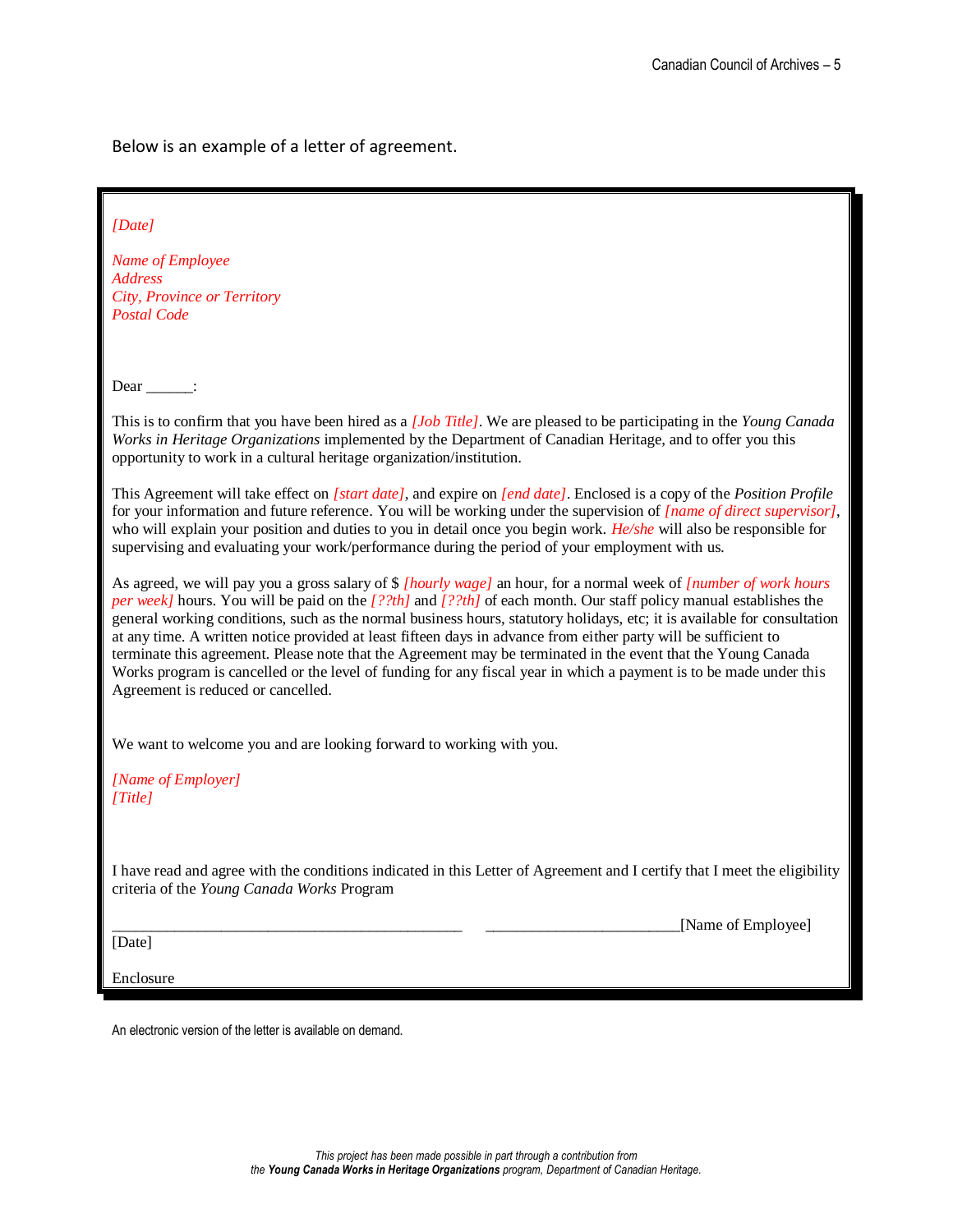### <span id="page-5-0"></span>**III. Staffing Reports**

The YCW *Staffing Report* is an online document completed by the employer and student. The *Staffing Report* is used to confirm the details of your student's work term and will be used to create the contract.

The link for the Staffing Report will become active once the Candidate Eligibility Form is approved.

You must complete the first half of the Staffing Report and your candidate must complete the last half of the form via their YCW account. Once both portions are completed, the form will come to CCA for review and approval.

Information requested on the Staffing Report are:

- Job title
- Start date of employment
- Total number of days to be worked
- Number of hours to be worked per day
- Number of days to be worked per week
- Hourly gross wage
- Total salary to be paid
- Contact information for immediate supervisors

**The** *Staffing Report* **must be completed during the first week of YCW employment and is a condition to receive the first payment.**

## <span id="page-5-1"></span>**IV. Contract with Employer**

The CCA will send the contract by email once the Staffing Report has been approved.

You must sign the *contract with the employer* and return it by email (preferably), fax, or mail to the CCA office.

Please note that, for the digitized version of the signed contract, CCA can only accept the contract in PDF format. All pages of the contract must be included.

CCA's fax number is: 1-855-855-0774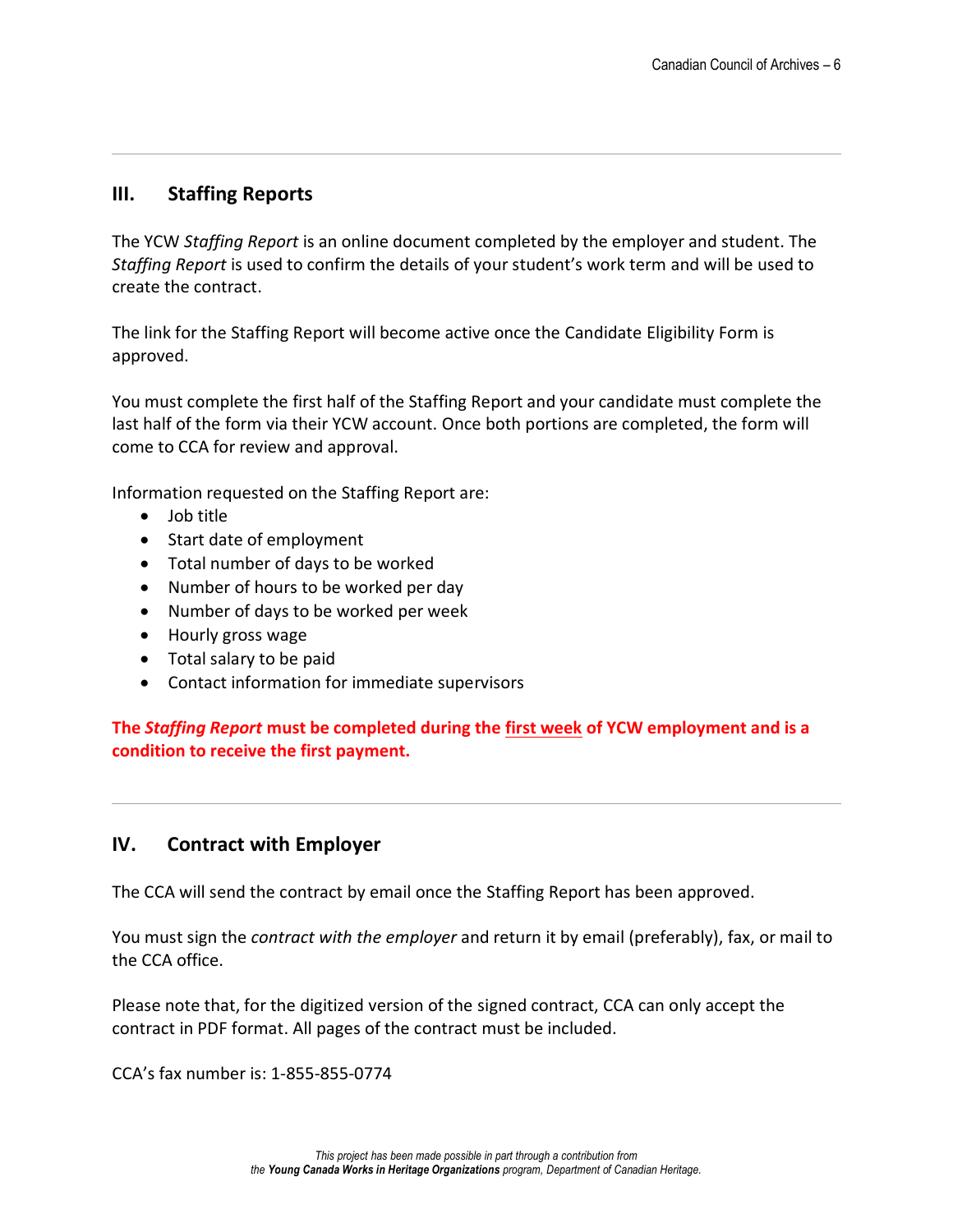#### CCA's postal address is: **Canadian Council of Archives 130 Albert Street, Suite 1912 Ottawa, Ontario K1P 5G4**

A fully executed digitized copy of the *Contract with Employer* will be sent to you by email once the contract is signed by both the employer and CCA. Please retain this copy for your records and reference.

**Reminder:** The Contract is prepared based on the information provided in the Staffing Report as well as your application (containing the approved budget that was negotiated with you, the employer). You must immediately contact your YCW representative if any details of your project change, including:

- Work plan, job description and tasks
- Work location
- Hourly wage, weekly schedule
- Daily Supervisor (including during employer vacations or extended absences)

### <span id="page-6-0"></span>**V. First Payment (75% of YCW Contribution)**

75% of the estimated YCW contribution is payable to your organization at the beginning of the YCW work term.

Your YCW file will be assessed for first payment once CCA has received:

- 1. the *Candidate Eligibility Form* completed online by you and your candidate;
- 2. the *Staffing Report* completed online by you and your intern;
- 3. your signed Contract with Employer.

Normally, cheques are sent to the contact person and mailing address on file. However, if you prefer to receive your payments via direct deposit, please complete and return the *Wire Transfer* form that can be found [here.](http://archivescanada.ca/YCW#DocumentsEN)

## <span id="page-6-1"></span>**VI. YCW Project Monitoring**

Under the terms of its Agreement with the Department of Canadian Heritage, CCA is required to monitor the progress of a percentage of projects. Organizations are selected at random.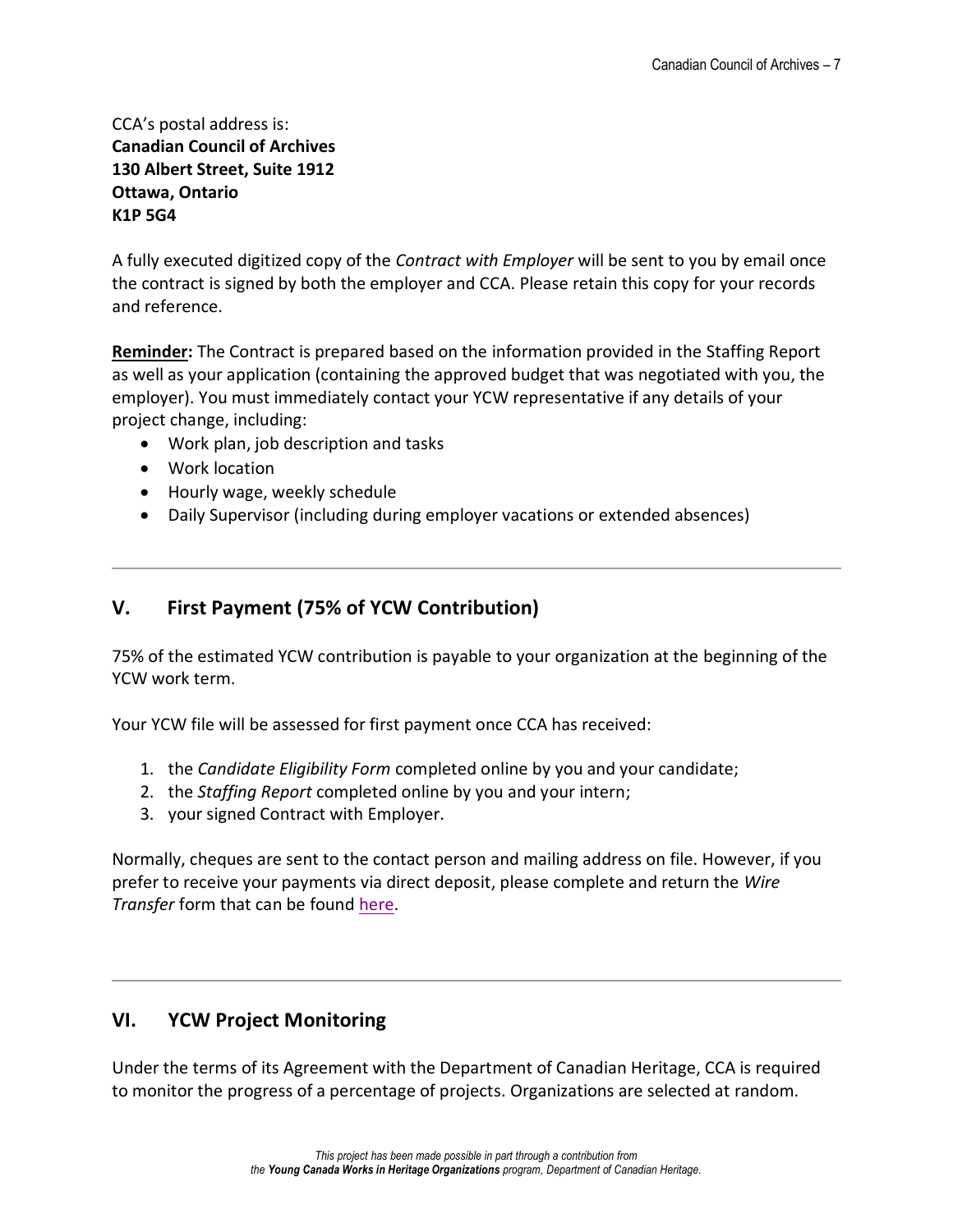Monitoring is conducted through a combination of private and confidential telephone interviews with the employer and the student.

If selected, we will contact you and your student to arrange a mutually convenient time for separate interviews.

All employers are welcome to contact CCA at any time if they have questions or wish to discuss the details of their project.

## <span id="page-7-0"></span>**VII. End of Work Term Reports**

Both employer and student are required to complete *the End of Work Term Report* at the end of YCW employment. These reports will show the actual employment dates and costs incurred for the project and therefore may not exactly match the costs outlined in the contract.

You must complete your End of Work Term Report in your YCW account and include in it the actual costs incurred for the project (your cash contributions and in-kind contributions). Your student(s) will complete their report via their YCW account.

The *End of Work Term Reports* must be completed within **thirty days** following your student's last YCW workday. Please contact CCA as soon as possible if you anticipate any delay in submitting the required final documents.

## <span id="page-7-1"></span>**VIII. Evaluation Questionnaire**

Upon the completion of the YCW term, employers and students are asked to complete the online *Evaluation Questionnaire* in their respective YCW accounts.

The *Evaluation Questionnaire* is anonymous. Responses will not be linked to your account, nor shared between employer and student, or viewed by CCA.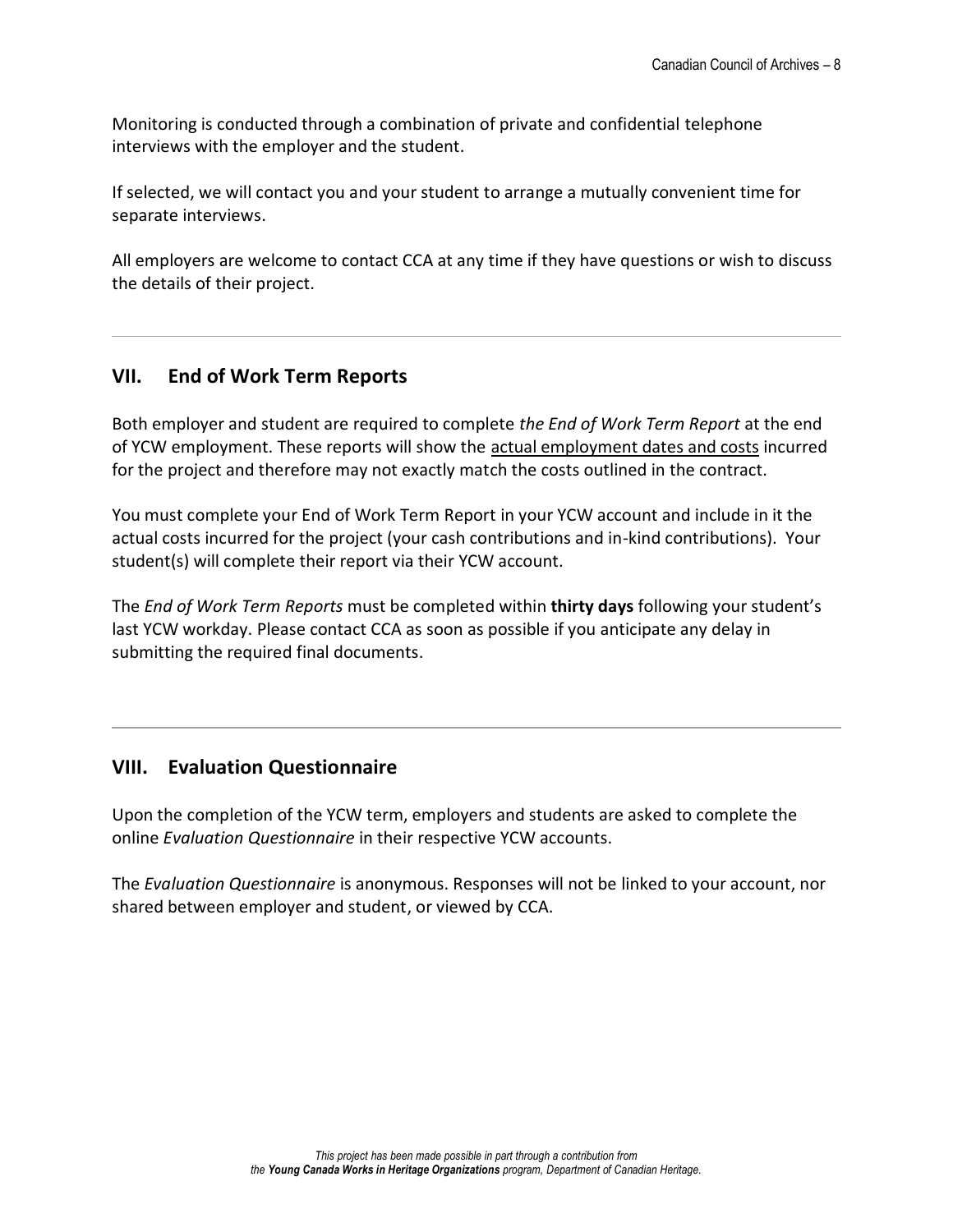### <span id="page-8-0"></span>**IX. Supporting Payroll records**

Upon the completion of the student's YCW work term, the employer must send either a copy of the Record of Employment (ROE) or a copy of the student's payroll records to the CCA (for each student employed in your YCW project).

Payroll records must be printed or captured electronically directly from your payroll software or photocopied from your organization's ledger.

Payroll records should show the following details:

- Student's name
- Start and end dates
- Hours worked
- Regular wages
- Additional wages (overtime, statutory holiday pay, etc.)
- Vacation pay
- CPP contributions (if applicable)
- EI contributions
- Worker's compensation premiums (if applicable)
- Provincial health and/or other social program contributions (if applicable)

#### **Please remove your student's Social Insurance Number (SIN) before sending the records to CCA.**

If your payroll system does not normally include all of these details on a printout, CCA will accept a signed letter for the payroll officer that will contain the following information:

- The date of the first day of work.
- The date of the last day of work.
- The total number of days worked.
- The total number of hours worked.
- The hourly wage paid to the student.
- The total amount of the gross salary paid to the student (minus the mandatory costs).
- A breakdown of the employer's mandatory costs (which includes the CPP, the statutory holidays paid to the student, vacation pay, EI contributions, etc.).
- The total amount of the wage paid to the student, including the mandatory costs.

You may submit payroll records by email, fax, or mail.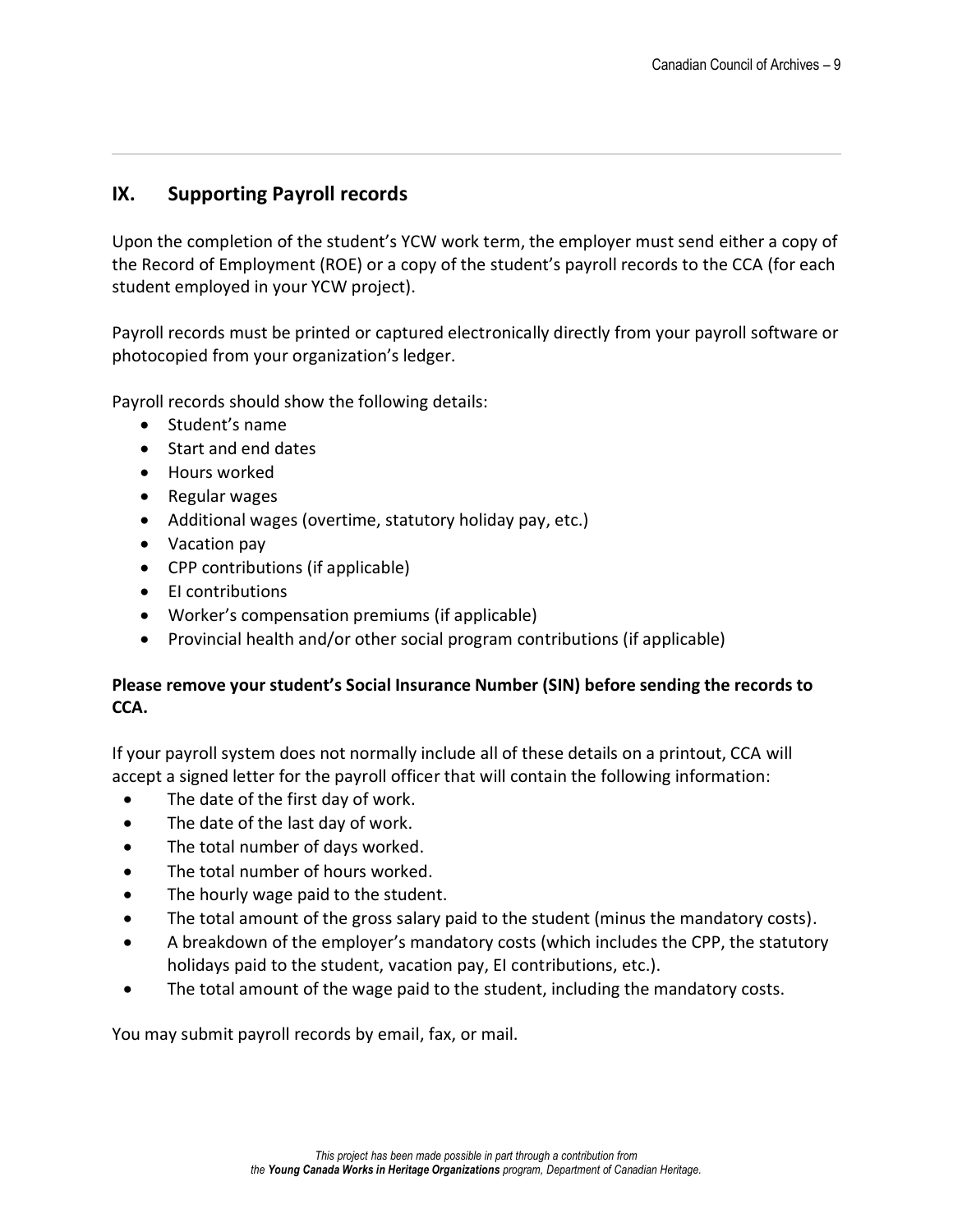Payroll records must be received at the CCA within **thirty days** following your student's last YCW workday. Please refer to clause 1 on your YCW contract for the definition of "mandatory employer costs".

## <span id="page-9-0"></span>**X. Final Payment (up to 25% of YCW Contribution)**

YCW reimbursement is based on actual costs incurred. Your YCW file will be assessed for final payment once the CCA receives a copy of student payroll records and upon completion of the *End of Work Term Reports* and *Evaluation Questionnaires*.

If your actual costs are less than the estimated costs on the *Contract with Employer*, your YCW contribution will be reduced accordingly.

If your actual costs are less than the first payment amount, your organization must return the overpayment to CCA. In this case, you will receive an invoice from CCA with further details.

#### <span id="page-9-1"></span>**XI. Success Stories**

YCW students and employers are invited to share their success stories with CCA and the Department of Canadian Heritage. Success stories help with the continued promotion of the YCW program.

Your online YCW account contains a PDF release form, which must be printed, signed, and sent to CCA either by email or mail so that we may share your story. You can also find a copy of the form [here.](http://archivescanada.ca/YCW#DocumentsEN)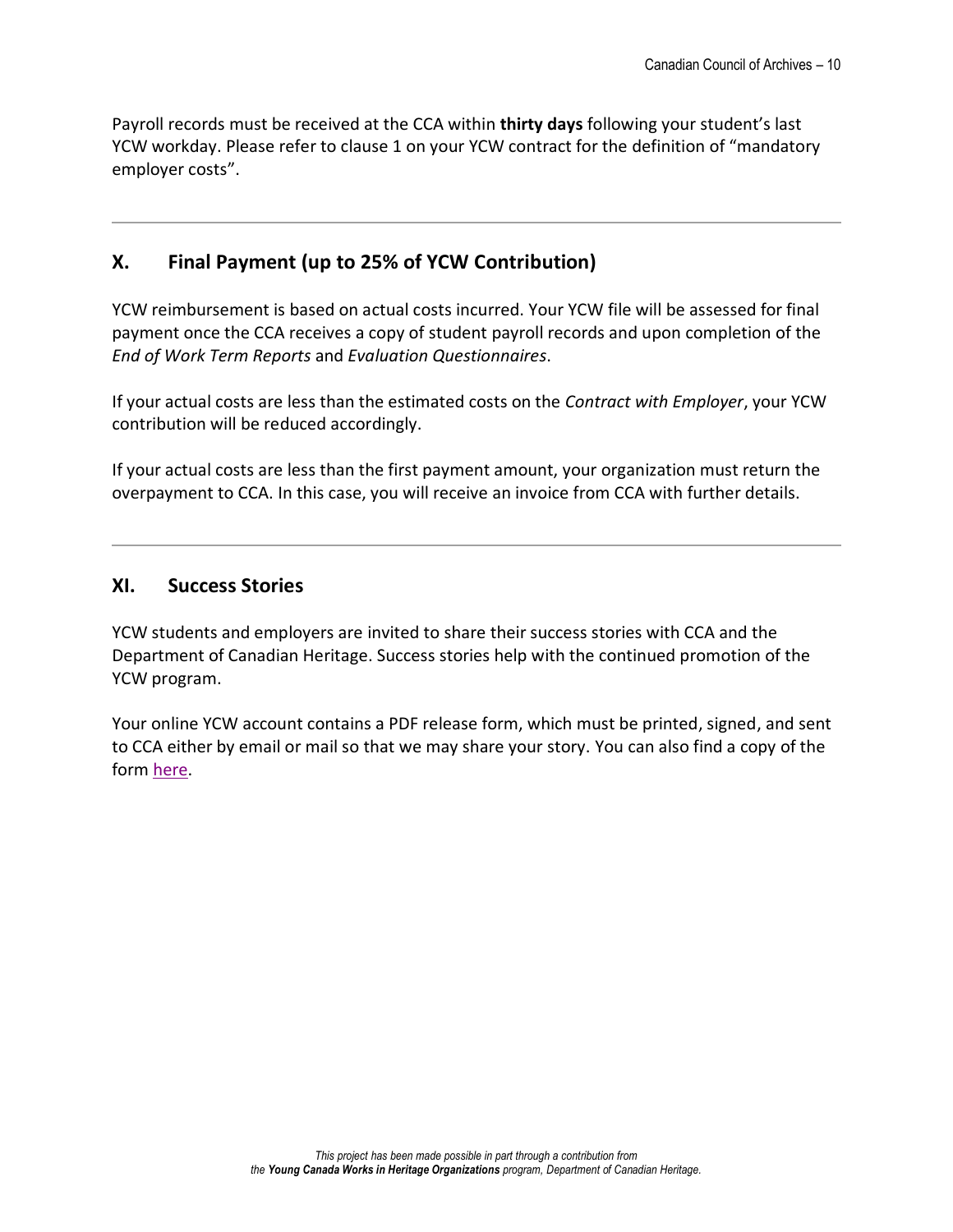## <span id="page-10-0"></span>**XII. Frequently Asked Questions**

#### **Q: My student has registered in the YCW Candidate Inventory. I am trying to complete my** *Candidate Eligibility form***, but I cannot find him/her. What do I do?**

A: Ask the student to log into the website and verify that all registration steps are complete. The student needs to select "YCW in Heritage Organizations" at Step 2 of the Student Application. Double-check that the application has been submitted at the end. If you still cannot find the student, contact your YCW representative. The student must also be listed as "active" for the current program year.

#### **Q: My student had to leave early and did not work his full placement. Can I hire another student?**

A: Under certain circumstances, employers may be permitted to hire another student who meets the eligibility criteria of the program. You cannot hire a replacement student without prior approval. Please consult your YCW representative for further information.

#### **Q: We need to increase the hourly wage of our student(s) while the project is underway. Will CCA cover the increase?**

A: Please inform us of any increase in the hourly wage. If we have funds available, we will work with the employer to try to prepare a contract amendment and increase the amount of the YCW contribution for the affected position. However, if our funding envelope is overcommitted, we won't be able to reallocate additional funding to your project.

#### **Q: What source deductions must I make? Can I hire my student as a "contract worker" rather than add them to my organization's payroll?**

A: You are required to make deductions for income tax, CPP, EI and any other deductions required by provincial legislation. As an employer, you are responsible for paying your student as an employee. The terms of your *Contract with Employer* do not permit your student to be hired as a contractor.

#### **Q: Should I submit my student's timesheets with the payroll records?**

A: If your payroll records show all the required detail as outlined, the timesheets are likely unnecessary. CCA will contact you if there are any questions.

#### **Q: Should I pay 4% vacation pay on every cheque or wait until the end of the YCW term?**

A: Either method is fine as long as the student does eventually receive the vacation pay. Generally, CCA recommends including vacation pay with every cheque. With the bustle of finishing the YCW term, you may not remember to write an extra cheque.

> *If you have an urgent situation and are unable to reach your assigned YCW contact, please contact the CCA at (613) 565-1222 or 1-866-254-1403.*